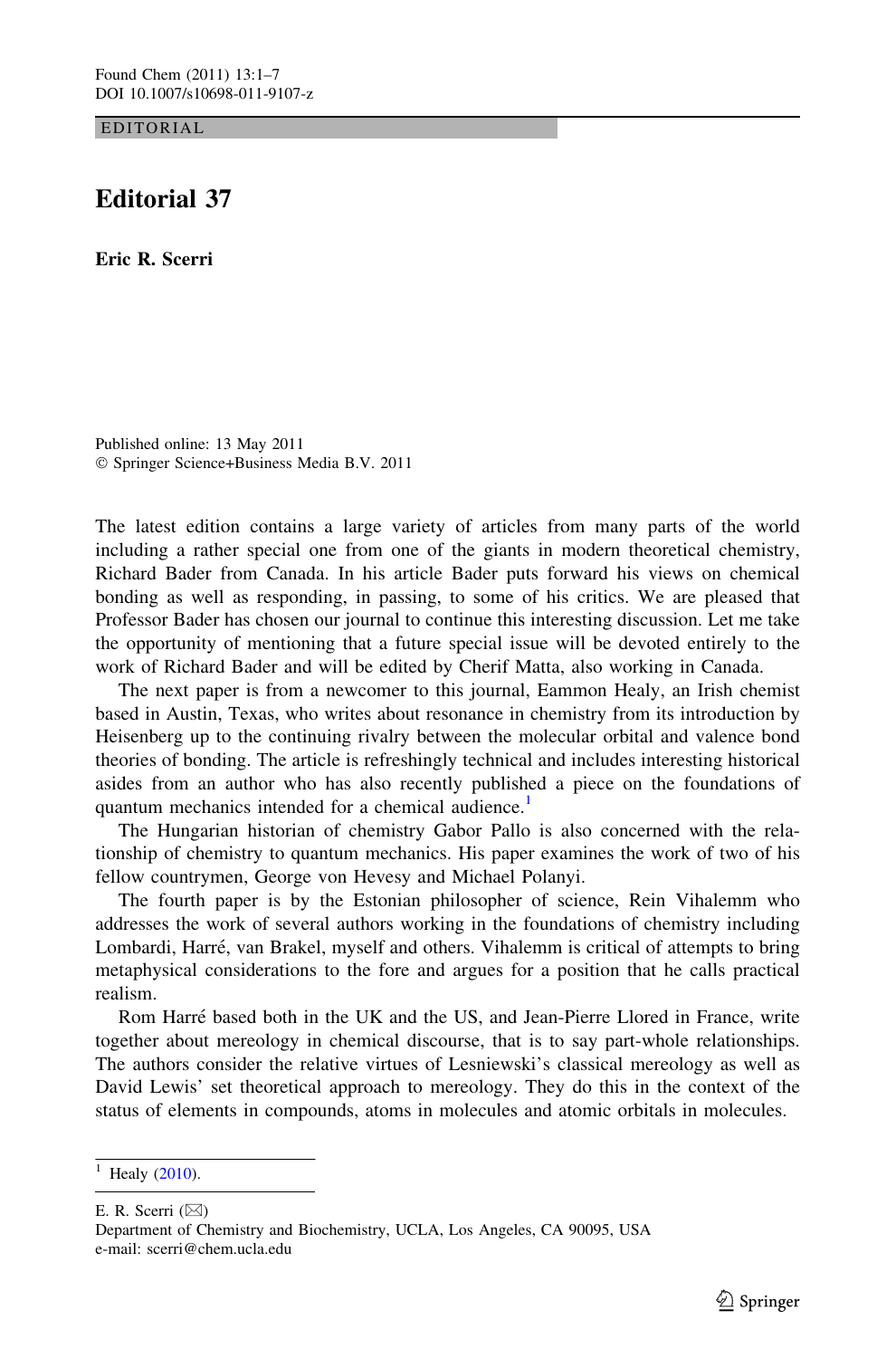Two books are reviewed in this issue. The first is a concise review by Michael Laing from South Africa of a popular book on the elements that has been on many best-seller lists since it first appeared about a year ago. The book by Sam Kean has done a great deal to popularize knowledge of the elements and the periodic table among general readers. The publication of this, as well as a similar and more recent book by Hugh Aldersey-Williams, would finally seem to bring an end to the lack of good popularizers of chemistry.

The other book review is by the US chemist-philosopher Joseph Earley who analyzes an important book on atomism by Alan Chalmers. Briefly stated Earley objects to what he sees as Whiggism and a neglect of scientific developments involving the accommodation of data rather than strict prediction in Chalmers' book.

## Some recent developments in the field

I would like to turn to the appearance of an article on the philosophy of chemistry that has been long in the making and has now been published on the Internet in the *Stanford* Encyclopedia of Philosophy [\(http://plato.stanford.edu/entries/chemistry/](http://plato.stanford.edu/entries/chemistry/)). The authors are Michael Weisberg, Robin Hendry and Paul Needham, three leading philosophers of chemistry. First of all let me say that the authors are to be applauded for taking on such an ambitious task as to summarize the whole of this relatively new field. No doubt the article will be read by many philosophers, given the prestige of this encyclopedia in the profession. In the following comments I would like to take issue with a few points in the article, and to offer some suggestions for any future revisions.

The authors begin by claiming that chemistry was founded by Aristotle, something that might well be disputed by scholars specializing in the ancient history of the sciences. The origins of chemistry, in particular, are so distant as to be practically indescribable, although many sources cite ancient Egypt as the place where chemistry was founded rather than ancient Greece. Be that as it may, the choice made by the authors is surely a reflection of the interests of Paul Needham who has written widely and eloquently on the subject of Aristotle. Needham has debated some of his views with other scholars in this journal, as in the case of the discussion with Joseph Earley.<sup>2</sup>

Given my own limitations on this topic I must move on to later sections of the encyclopedia article. In a large section on ''substances, elements and chemical combination'', we learn rather surprisingly that Lavoisier did not regard hydrogen and oxygen as elements, "although we now know they are elements". This statement is somewhat at odds with the fact that Lavoisier included both hydrogen and oxygen in his famous list of simple substances of 1789 in the Traité.

In the section that follows on Mendeleev the authors write, in passing, that many attempts were made at systematization of the elements but that an early and influential account was given by John Newlands. While it may have been an early account it is difficult to see how it might have been influential given that Newlands was ridiculed by his fellow countrymen at the London Chemical Society and remained unknown in other countries. The fact that he was belatedly awarded the Davy Medal for his work of the classification of the elements, as late as 1887, hardly amount to having produced an ''influential account''.

Weisberg, Hendry and Needham then choose to spell Mendeleev's first name as ''Dimitrij'' for reasons best known to themselves. What are normally referred to as gaps or

Needham ([2007](#page-6-0)) and Earley [\(2007](#page-6-0)).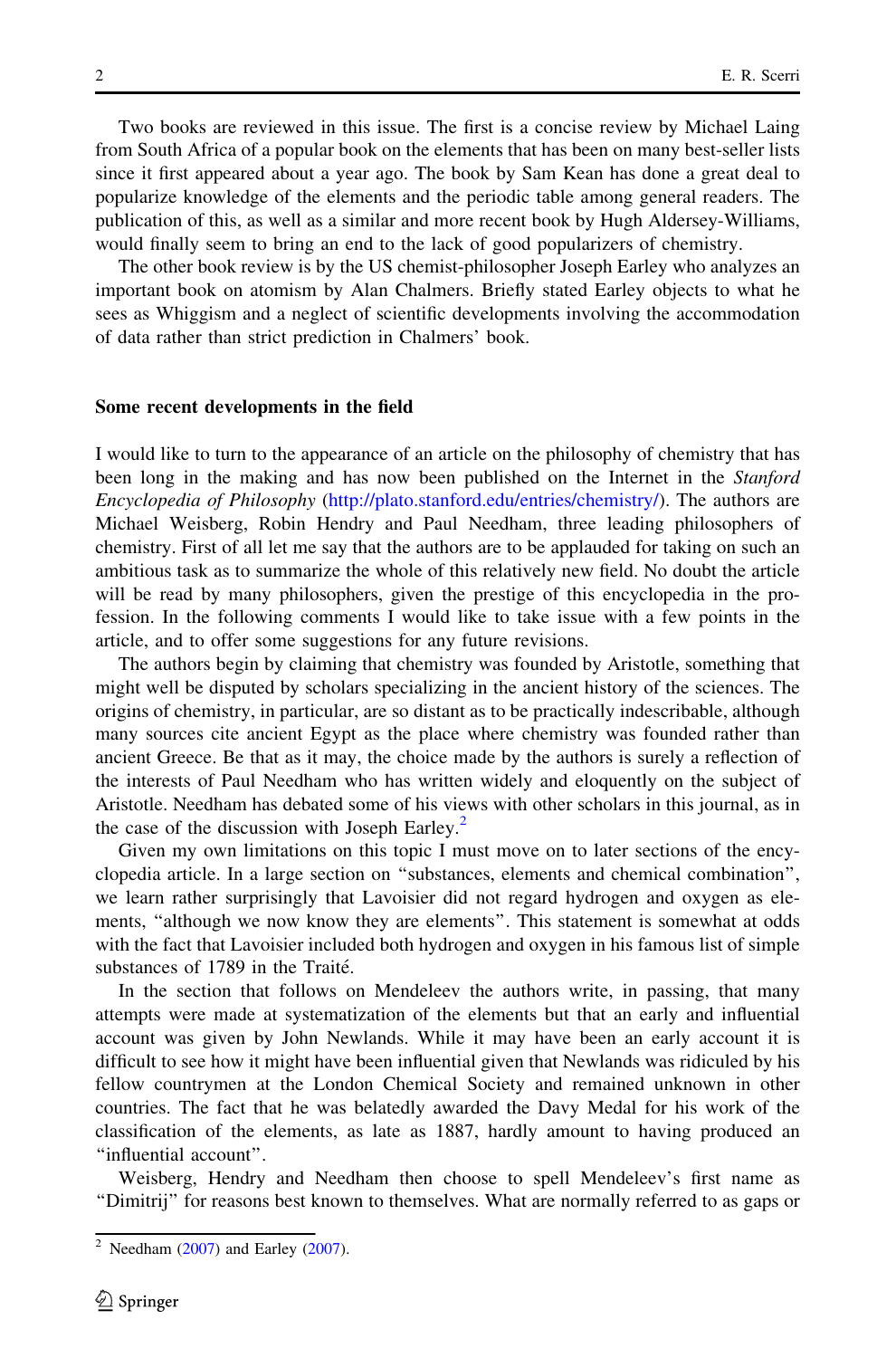empty spaces in Mendeleev's periodic system are unceremoniously referred to as ''holes''. All emphasis is placed on the predictive success of Mendeleev's work and none on his predictive failures. Moreover, no mention whatsoever is made of the long-standing debate concerning the relative value of prediction and accommodation of data in the acceptance of scientific theories and other developments generally. I am referring to a debate that has involved many historians and philosophers of science throughout the centuries and more recently such authors as Stephen Brush, John Worrall, Eric Barnes, the late Peter Lipton and Patrick Maher, all of whom discuss the periodic table in this context.

The authors of the encyclopedia article then appear to place words into the mouth of Mendeleev when they claim that he distinguished between the ''end of analysis and actual components conception of elements''. While the first may be true I am not aware of Mendeleev ever having having considered the more fundamental sense of 'element' in the way that the authors choose to characterize it. In fact there is an active cottage-industry within the philosophy of chemistry that has debated whether the elements are indeed components present in compounds.<sup>3</sup>

It is claimed that Mendeleev was able to use atomic weights as the primary ordering property of the periodic table because he assumed that the weights of compounds is the sum of the weights of the constituent atoms, as though the ordering of the elements was primarily driven by the properties of compounds rather than elements. But, even if the properties of compounds did play a role, which they did only in secondary classification into groups, it was through the concept of valence and not the additivity of atomic weights of component atoms.

The authors go on by mentioning the switch from atomic weight to atomic number as the ordering criterion that took place officially in 1923. They claim that chemists chose to do this because of ''the growing recognition that electronic structure was the atomic feature responsible for governing how atoms combine to form molecules''. But again, the emphasis of compound formation is in fact somewhat secondary. In choosing to focus on atomic number, which of course *may or may not* correspond to the number of electrons, chemists and physicists were following a line of research that began with van den Broek's hypothesis concerning the positive charge of on nucleus of any atom, and continued with the confirmation of that hypothesis by the work of Moseley. Compound formation, and whether or not this behavior depends on electronic structure, had little influence upon their decision to use atomic number as the ordering criterion for the elements.

In a section concerning ''complications for the periodic system'' the authors succeed in attributing the ''…conception of the atom as comprising a positively charged nucleus around which much lighter electrons circulated…'' to Bohr rather than to Rutherford or earlier precursors such as Perrin and Nagaoka. In fact Bohr merely applied the notion of quantization of angular momentum to his mentor's, Rutherford's, model of the nuclear atom.

The section ends with what I think is one of the most puzzling claims in the entire article when we learn that Paul Needham believes that the current IUPAC definition of an element in which "all isotopes showing an atomic number count as the same element" is in fact incorrect. Needham believes this because he claims that there are ''salient chemical differences between isotopes''. In fact the differences are, if anything, physical and even biological but not chemical. This is precisely why chemists have retained the definition that isotopes of a single element are just that, namely versions of the same element. The properties of the isotopes of hydrogen that Needham describes are very well known to

 $3$  For example see Earley [\(2009](#page-6-0)).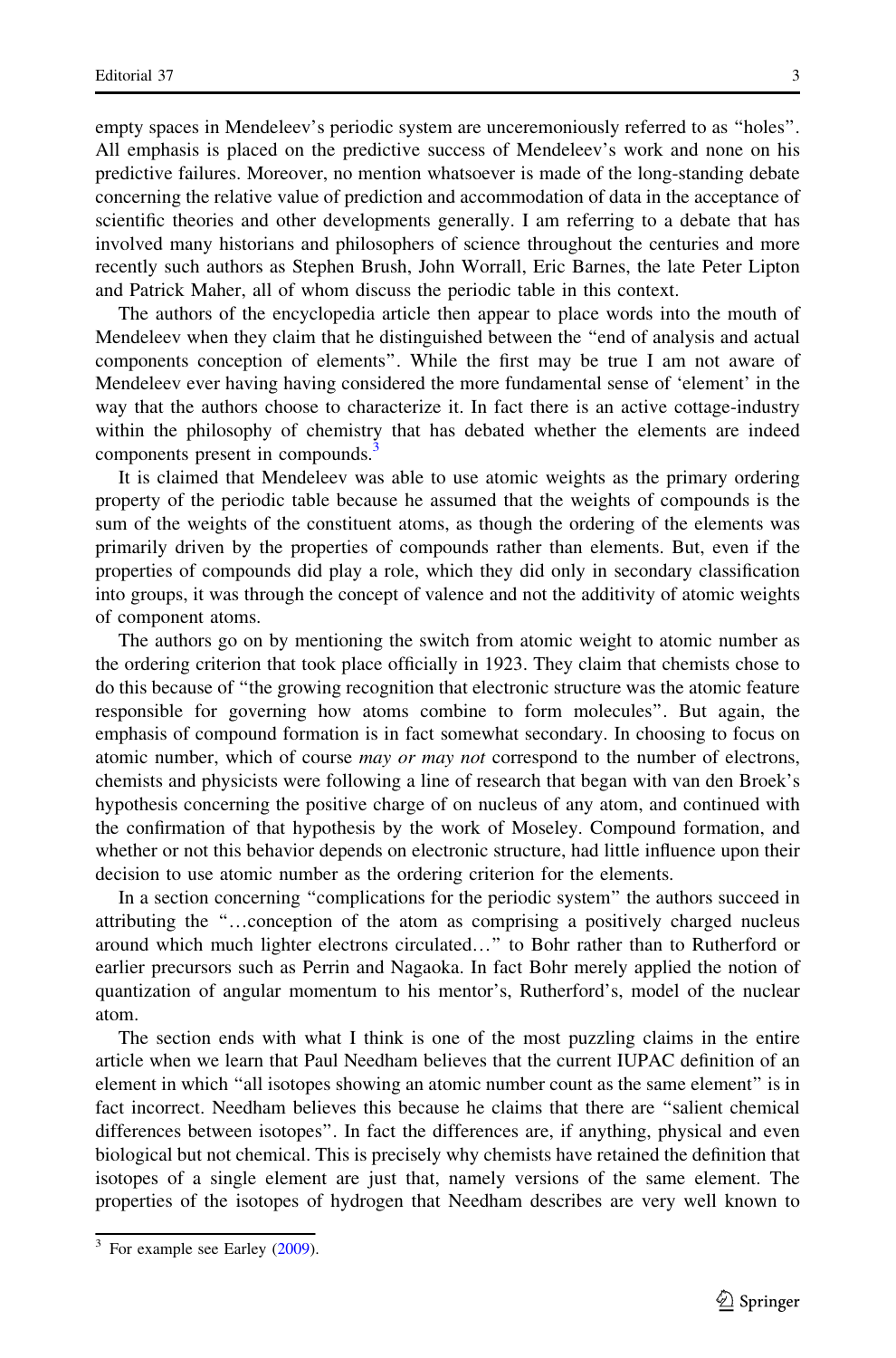chemists. Nevertheless, from Paneth to the current generation of chemists, nobody would seriously contemplate Needham's proposal that ''isotopes should be considered different elements''!

Section 4 of the encyclopedia article is entitled ''Structure in Chemistry''. In subsection 3 of this part, the authors turn to a topic which has been the basis of several sessions on philosophy of chemistry at successive meetings of the Philosophy of Science Association. The topic is essentially a replay of a debate that was carried out between the proponents of the molecular orbital and valence bond theories. As is well known the proponents of M.O. theory hold that bonding occurs but not because of directed bonds. Instead of the classical notion of electrons being shared between particular atoms, the M.O. description regarded them as being delocalized and as belonging to the entire molecule. Meanwhile the V.B. approach, in its qualitative elementary form, retains some aspects of the classical view whereby electrons hold together particular pairs or sometimes even sets of three atoms (banana bonds).

Mathematically the two approaches are equivalent. The authors of the encyclopedia article dispense with all technicalities, fail to display a single equation in their article and yet regard themselves as somehow contributing to this debate through a philosophical analysis.

In subsection 4.4 we learn about molecular structure and molecular shape. Here Robin Hendry takes over, to espouse a topic that has occupied him for about 20 years. Following authors like Woolley and so some extent Sutcliffe, Hendry claims that chemical structure, the staple of chemistry since the 19th century, cannot be reconciled with quantum mechanics.

Let me back-track a little. The Born–Oppenheimer approximation considers nuclei in a molecule to be stationary while the electrons are permitted to move. The energy of the system can then be minimized and this process can be repeated at will in order to arrive at the minimum energy. Chemists thereby find the 'structure' of the molecule which is governed by the relative positions of the nuclei. According to Woolley, and more recently Hendry, this is not good enough. In the absence of applying the Born–Oppenheimer approximation, or without fixing the positions of the nuclei, they claim that quantum mechanics fails to distinguish between the two isomers of  $C_2H_6O_1$  for example. This leads Woolley and Hendry to conclude that molecular structure is somehow an alien concept, without a true quantum mechanical foundation. Woolley has claimed for many years that molecular structure does not reduce to quantum mechanics. Hendry has picked up this view and continues to champion it via an elaborate argument drawing on the work of the early 20th century British philosopher C.D. Broad. Although Hendry does not enter into much detail in the encyclopedia article, he claims categorically that molecular structure does not belong in quantum mechanics and must be ''put in by hand''. What he is referring to is part of a bigger problem that has long plagued the foundations of quantum mechanics, namely the problem of the collapse of the wavefunction. Hendry seems to neglect the fact that this problem has gradually begun to dissolve with the growing realization of the role of quantum decoherence in physics and other disciplines (Zurek [1991\)](#page-6-0).

According to quantum mechanics, molecules can be said to be in a superposition of a number of possible structures. For example,  $C_2H_6O_1$  can be regarded as a superposition of  $C_2H_5OH$  and  $CH_3OCH_3$ . Woolley, and now Hendry, concentrate on the fact that until an observation is carried out, neither of these structures has been actualized. The inference they draw from this state of affairs is that there is no intrinsic structure in the molecule, which if it were true would indeed mean that structure is not fundamental. However, the study of decoherence has shown that it is not just observations that serve to collapse the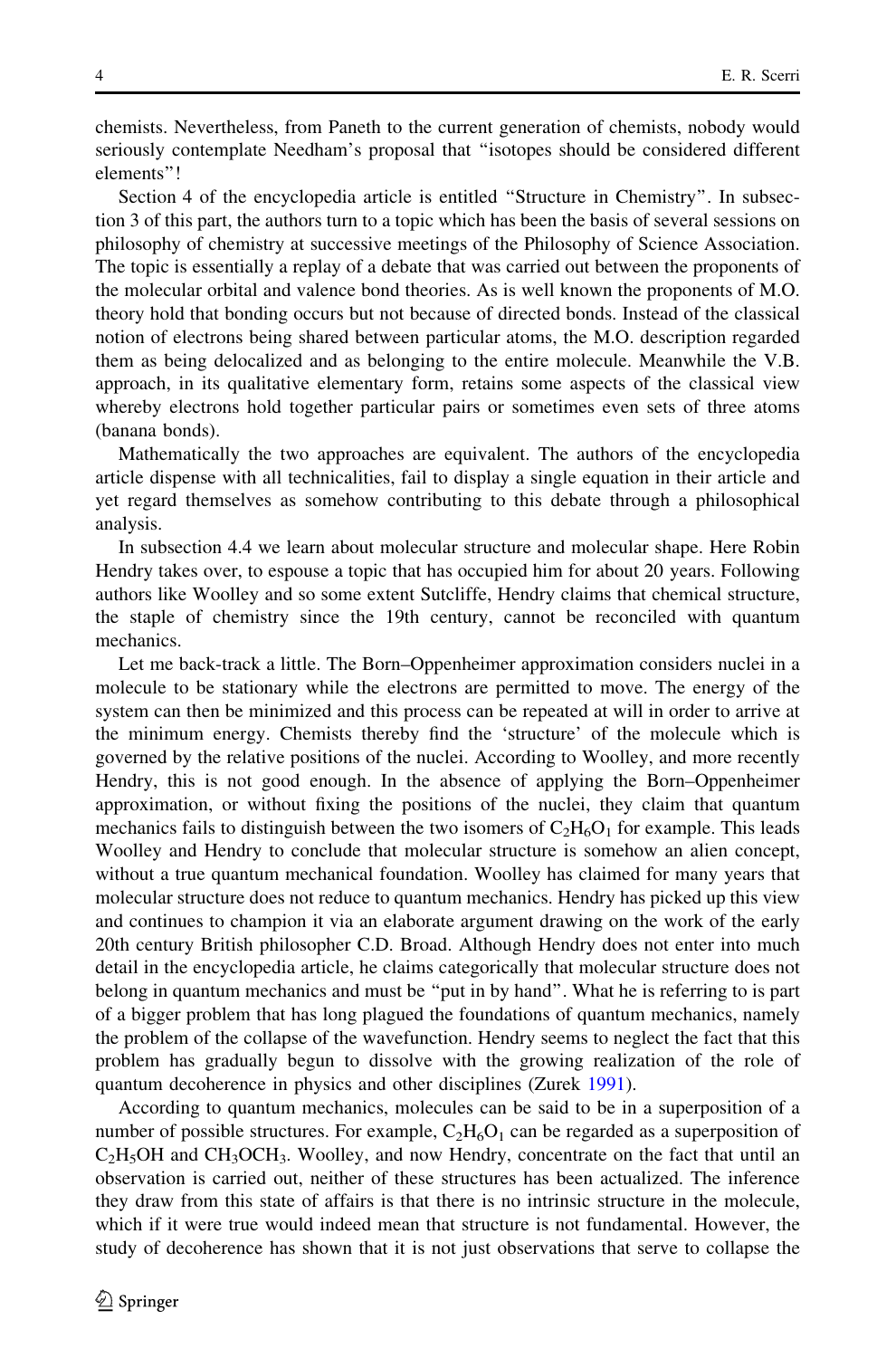superpositions in the quantum mechanics. The collapse can also be brought about by molecules interacting with their environment, something that Hendy occasionally mentions but quickly dismisses.

Moreover, it was traditionally believed that any collapse in the wavefunction was an instantaneous process. More recent studies have shown that decoherence takes place in a finite time, depending upon many factors. In the case of the  $C_2H_6O_1$  molecule the decoherence is so rapid (about one femtosecond) as to mean that for all intents and purposes the molecule collapses into either ethanol or dimethyl ether so quickly that it wold be foolish to dwell on the brief instant when the structure is yet to settle on one of the isomers.<sup>4</sup>To his credit Hendry does at least hint at this possibility, although never mentioning decoherence, when he refers to Jeffrey Ramsey who has discussed the influence of the environment of molecules.

Hendry also cites Hans Primas, who lays the blame for the apparent ungroundedness of molecular structure on the fact that we usually regard molecules as being isolated systems. According to Primas, if we allow for interactions with the outside world the lack of structure evaporates. But Hendry is not impressed with either of these solutions. He continues to regard structure as a deep problem that deserves the attention of philosophers of chemistry. The only comment made in the encyclopedia article is that ''there is nothing like consensus''. In fact matters are quite the other way round. Nowadays it is only Hendry who seems to make a philosophical meal out of Woolley's writings. Furthermore, Hendry regards molecular structure as an emergent phenomenon and in addition believes that the structure problem reveals the workings of 'downward causation'.<sup>5</sup>

Weisberg, Hendry and Needham then turn to the question of reduction. This they examine in a manner that has become standard in the philosophy of chemistry, namely in terms of epistemological reduction (some prefer to call it theoretical reduction) and ontological reduction. The authors believe that any failure in epistemological reduction is not worthy of much attention. This is because a reductionist can always claim, as does Schwarz for example, that reduction could be achieved if greater computational power were made available.

The more interesting problem according to our trio of authors is whether there is any 'in principle' reason as to why chemistry cannot be reduced to quantum mechanics, even if all the computational power in the world were at the disposal of the theoretical chemist. Sure enough this may be a potentially more interesting question but one that, as I see it, cannot be answered. I say this because Hendry regularly claims that one must separate epistemological issues from ontological ones but never explains how he proposes to do this. For example, in a recent article he writes,

… we [need to] separate the inter-theoretic and the metaphysical aspects of the reduction debate: the former concern the explanatory relationships between theories and the latter the relationships between their subject matter.

This separation is necessary because there are reasons why the inter-theoretic reduction … may fail that are quite independent of any metaphysical relationship between physics and the special sciences (Hendry [2010\)](#page-6-0).

Here I am assuming decoherence to be synonymous with collapse of the wavefunction. This is an oversimplification but does not I believe affect the point about molecular structure that I make. I am not implying that quantum decoherence completely solves the collapse problem.

 $<sup>5</sup>$  Hendry [\(2010](#page-6-0)). In some articles Hendry has even claimed that the onus lies with the reductionist to show</sup> that downward causation does *not* occur than with authors like himself to show that something so bizarre as downward causation *does* actually exist.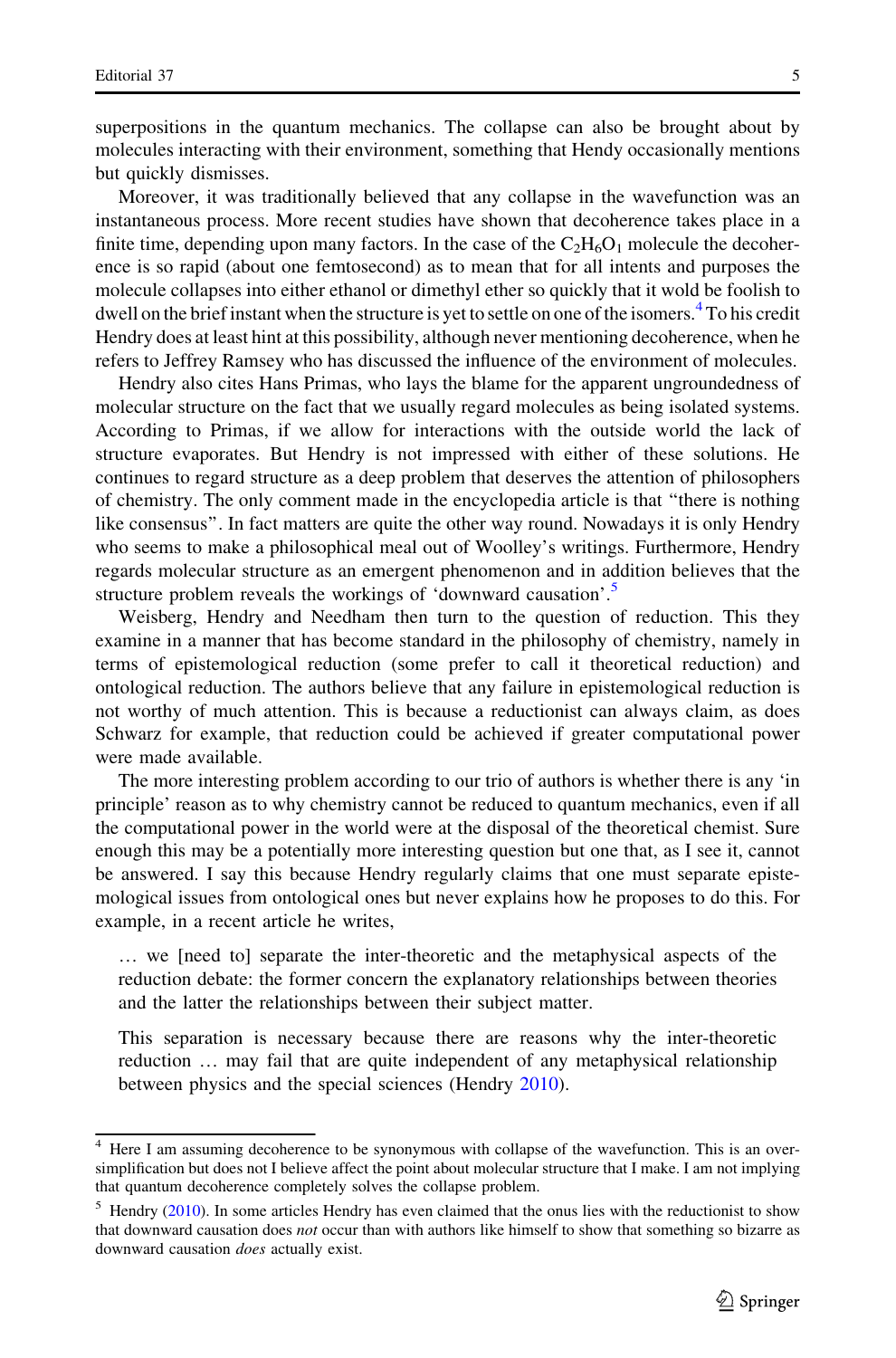Then again in the same article Hendry says,

One obvious requirement of a criterion of ontological reduction is that whether or not it obtains must be a substantive metaphysical issue that transcends the question of what explanatory relationships exist between theories now, or might exist in the future, even though inter-theoretic relationships must continue to be relevant evidence (Hendry [2010](#page-6-0)).

But is this not something of a contradiction? How can one continue to use intertheoretical relationships while at the same time demanding that they be separated out of ontological considerations? Actually it is not clear to me why the question of epistemological or theoretical reduction is not so important. First of all it is more accessible than the ontological question, given that there is no need to factor out theoretical considerations to just to the correct, and unspecified, degree as in the case of examining the ontological issue. Secondly, if exploring the theoretical relationship between chemical concepts and quantum mechanics reveals a gap, this can serve as a call to quantum theorists to try to affect a deeper reduction. It can also serve to trace a closer connection between chemical and quantum concepts, which might otherwise not be addressed. I believe this is the kind of thing that Hoffman has in mind and which the authors seem to approve of so highly in a different context.

Finally, in the encyclopedia article, Hendry's position is revealed when the authors write,

Moreover, and more controversially, some philosophers of chemistry have argued that chemical properties may constrain the behavior of physical systems, something akin to what philosophers of mind call downwards causation (Kim [1999\)](#page-6-0). Hendry argues that in some cases, the fact that a particular molecule has a particular molecular structure cannot be accounted for by physics. The issue arises when we consider the quantum mechanical description of structural isomers, molecules with the same atoms, but with different molecular structures. For example, methyl ether and ethanol share a Hamiltonian, the quantum mechanical description of their energetic properties. Nevertheless, they are very different molecules. Ethanol is extremely soluble in water, whereas dimethyl ether is only partially soluble in water. Ethanol boils at 78.4 $\degree$ C, while dimethyl ether boils at 34.6 $\degree$ C. Drinking ethanol leads to intoxication, while drinking dimethyl ether has no such effect. Given that quantum mechanics cannot tell us why a given collection of atoms will adopt one molecular structure (and set of chemical properties) or the other, Hendry argues that chemical properties cannot be recovered from quantum mechanical properties.

True enough quantum mechanics as a pure formalism cannot tell us. But as I mentioned earlier, quantum mechanics plus decoherence or any reasonable inclusion of the environment, or accepting that molecules are open systems, *can* explain it.

The final section is on models, an area in which Michael Weisberg has specialized. Weisberg has published a number of interesting articles on this topic while spanning various sciences including chemistry, biology and further afield.<sup>6</sup> However, instead of actually mentioning any specific quantum mechanical models in current use, in the

<sup>6</sup> However, I disagree with Weisberg's recent claim that Mendeleev's approach to the periodic system should be regarded as an example of theorizing as I argue in a forthcoming paper. While agreeing with Weisberg that Mendeleev was not acting as a modeler I know of no author who has ever suggested considering the periodic system as a theory (Weisberg [2007\)](#page-6-0).